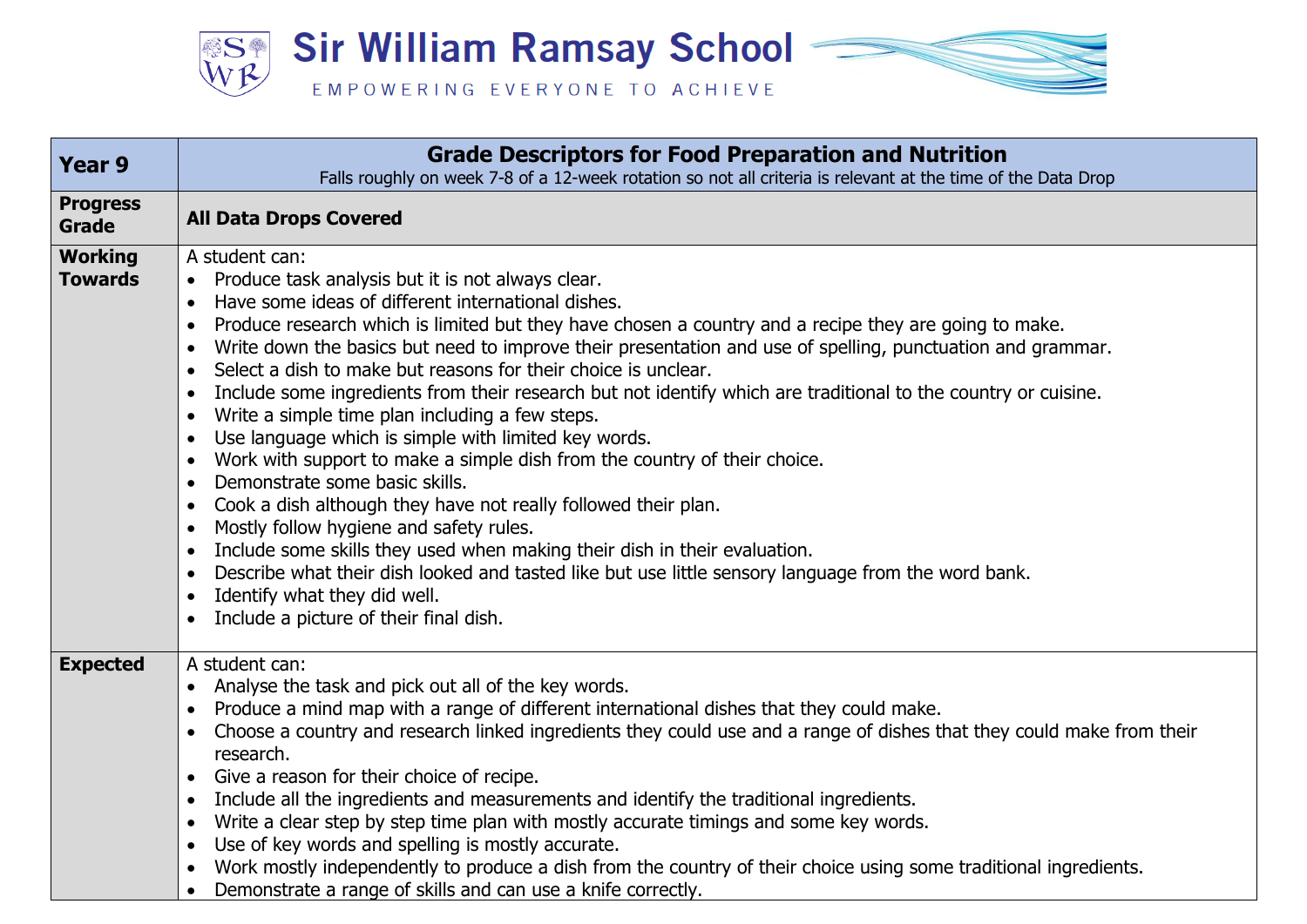|              | Follow their recipe and their dish matches their plan.<br>$\bullet$<br>Show some skill when presenting their dish.<br>$\bullet$<br>Follow hygiene and safety rules.<br>$\bullet$<br>Identify the skills they used when making their dish in their evaluation.<br>$\bullet$<br>Use sensory language to describe their dish.<br>$\bullet$<br>Describe what went well in the process of making their dish and can suggest at least one improvement.<br>$\bullet$                                                                                                                                                                                                                                                                                                                                                                                                                                                                                                                                                                                                                                                                                                                                                                                                                                                                                                                                                                                                                                                                                                                                                                                                                                                                                                                                                                                                                                                                                                      |
|--------------|--------------------------------------------------------------------------------------------------------------------------------------------------------------------------------------------------------------------------------------------------------------------------------------------------------------------------------------------------------------------------------------------------------------------------------------------------------------------------------------------------------------------------------------------------------------------------------------------------------------------------------------------------------------------------------------------------------------------------------------------------------------------------------------------------------------------------------------------------------------------------------------------------------------------------------------------------------------------------------------------------------------------------------------------------------------------------------------------------------------------------------------------------------------------------------------------------------------------------------------------------------------------------------------------------------------------------------------------------------------------------------------------------------------------------------------------------------------------------------------------------------------------------------------------------------------------------------------------------------------------------------------------------------------------------------------------------------------------------------------------------------------------------------------------------------------------------------------------------------------------------------------------------------------------------------------------------------------------|
|              | Write in complete sentences where applicable with mostly correct spelling.<br>$\bullet$                                                                                                                                                                                                                                                                                                                                                                                                                                                                                                                                                                                                                                                                                                                                                                                                                                                                                                                                                                                                                                                                                                                                                                                                                                                                                                                                                                                                                                                                                                                                                                                                                                                                                                                                                                                                                                                                            |
| <b>Above</b> | A student can:<br>Analyse the task and clearly understand what they have to do to complete this task by assessing the key words.<br>$\bullet$<br>Create a detailed mind map with a range of countries and the ingredients used in traditional dishes.<br>٠<br>Choose a country and research the ingredients that are used to make traditional dishes. They have looked at the country's<br>$\bullet$<br>climate and how this affects the food that is grown.<br>Include a good range of dishes with images giving them plenty of ideas of what to make.<br>$\bullet$<br>Produce well-presented work with good use of spelling, punctuation and grammar.<br>$\bullet$<br>Justify why they have chosen their dish and how it meets the task.<br>$\bullet$<br>Include all the ingredients with accurate measurements.<br>$\bullet$<br>Identify where the ingredients are sourced.<br>$\bullet$<br>Produce a detailed step by step time plan with correct timings.<br>$\bullet$<br>Use key words and included quality control and hygiene information whilst they make their dish.<br>$\bullet$<br>Work independently to produce a good quality dish from their country of choice using traditional ingredients.<br>$\bullet$<br>Demonstrate a wide range of skills to produce a more complex dish.<br>$\bullet$<br>Use a range of equipment safely and can use precision and accuracy when using a knife.<br>$\bullet$<br>Follow their recipe and their dish matches their plan.<br>$\bullet$<br>Create a dish which is presented to a good standard with relevant garnish.<br>$\bullet$<br>Work in a timely fashion and demonstrate good hygiene and safety.<br>$\bullet$<br>Describe the skills they demonstrated when making their dish.<br>$\bullet$<br>Use good sensory language to describe their dish and used comments from their taste testers.<br>$\bullet$<br>Explain what went well in the making process and can suggest some improvements.<br>$\bullet$ |
|              | <b>Exceptional</b>   A student can:<br>Analyse the task by giving detailed assessment of the key words.<br>$\bullet$<br>Produce a mind map which is complex with extensive information on different cuisines and cultures.<br>$\bullet$<br>Carry out extensive research on the country of their choice including climate, ingredients, traditional dishes and special<br>$\bullet$<br>occasions.<br>Include a wide range of possible dishes which they could make with images.<br>$\bullet$<br>Produce well-presented work with good use of spelling, punctuation and grammar.<br>$\bullet$                                                                                                                                                                                                                                                                                                                                                                                                                                                                                                                                                                                                                                                                                                                                                                                                                                                                                                                                                                                                                                                                                                                                                                                                                                                                                                                                                                        |
|              | Fully justify why they have chosen their dish and how it meets the task.<br>$\bullet$                                                                                                                                                                                                                                                                                                                                                                                                                                                                                                                                                                                                                                                                                                                                                                                                                                                                                                                                                                                                                                                                                                                                                                                                                                                                                                                                                                                                                                                                                                                                                                                                                                                                                                                                                                                                                                                                              |